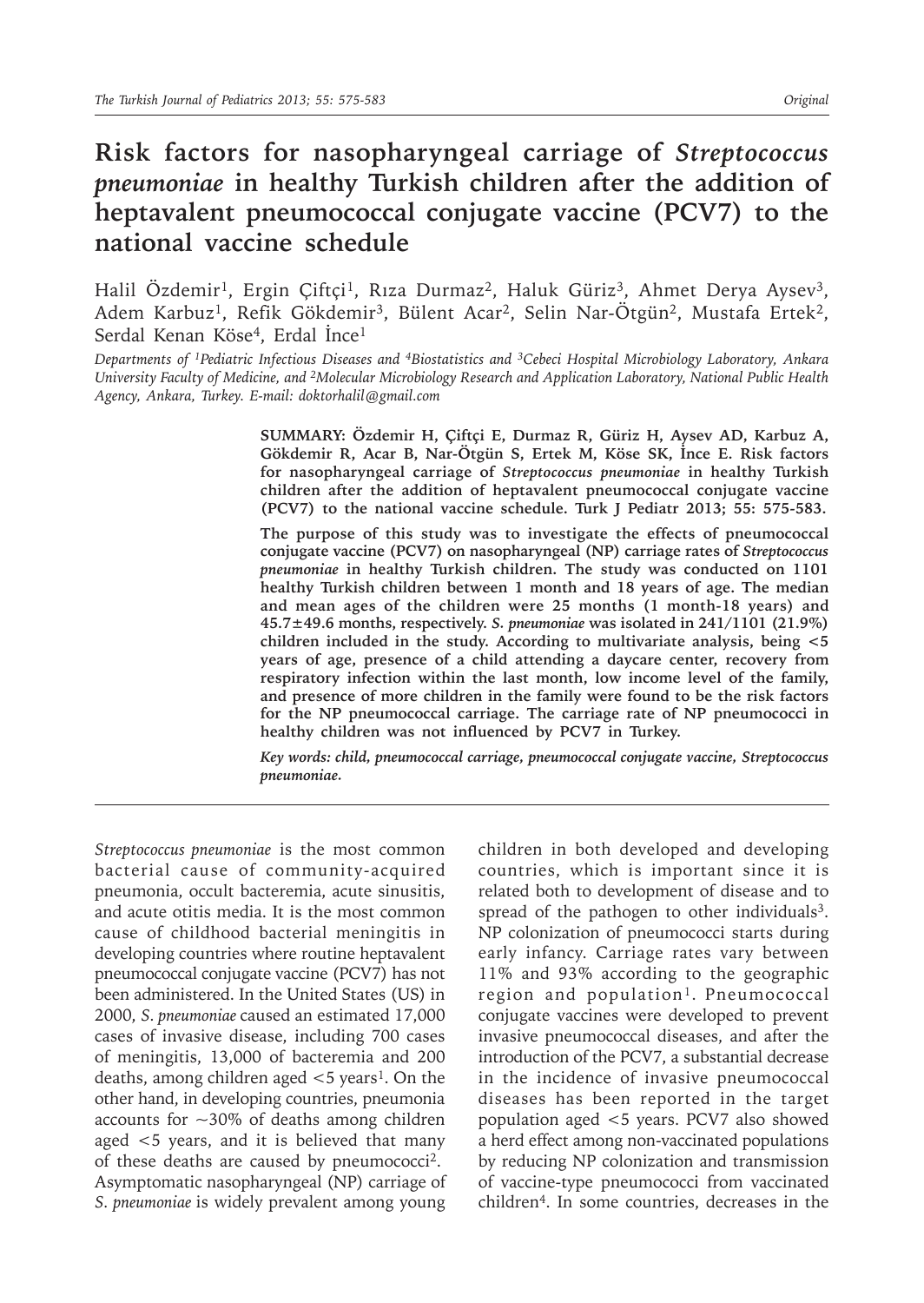pneumococcal carriage rates were seen after the implementation of PCV7, but in most of the studies conducted after communitywide vaccination with PCV7, NP carriage of *S. pneumoniae* did not change because of the increase in the non-vaccine types of pneumococci in children. The PCV7 was introduced in Turkey in September 2005, and it was added to the Turkish national vaccine schedule in November 2008 for children born in May 2008. The purpose of this study was to investigate the effects of PCV7 on NP carriage rates of *S. pneumoniae* in healthy Turkish children. We also studied the possible changes in known related risk factors for NP colonization of pneumococci in the era of community-wide PCV7 use for the first time.

## **Material and Methods**

The study was conducted on 1101 healthy Turkish children between 1 month and 18 years of age, visiting a well-child outpatient clinic and a general pediatric outpatient clinic in Ankara University Faculty of Medicine, Ankara, Turkey. The children with active respiratory infections and/or with antibiotic therapy within the last two weeks and children with chronic diseases were excluded from the study. The vaccination status of the children was determined as nonvaccinated, fully vaccinated (3 or 4 doses for  $< 24$  months and 1 dose for  $\geq 24$  months) and partially vaccinated (1 or 2 doses for <24 months) according to the Advisory Committee on Immunization Practices (ACIP) criteria5,6. Nasopharyngeal (NP) specimens were collected with calcium alginate-tipped swabs on a flexible aluminum wire swab by trained pediatricians between April 2011 and June 2011. Swab specimens were placed in transport medium and processed in the microbiological laboratory at Ankara University Medical School within 3 hours. Swabs were inoculated in agar plates supplemented with 5% defibrinated sheep's



blood and incubated overnight at 37°C in 5-10% CO<sub>2</sub> atmosphere. *S. pneumoniae* was identified using standard laboratory procedures, including morphology following Gram's stain, susceptibility to 5  $\mu$ g optochin disk and bile solubility test. The isolates were confirmed at Refik Saydam National Public Health Agency, Molecular Microbiology Research and Application Laboratory.

Questionnaires were administered to the parents by face-to-face interview to obtain information about the demographic features and risk factors for pneumococcal carriage, including vaccine history, history of respiratory infection within the last 1 year and 1 month, history of breastfeeding, attendance at daycare centers and the presence of siblings attending daycare centers, number of members in the household, presence of a smoker in the house, antibiotic consumption, hospitalization within 1 year, 3 months and 1 month prior to enrollment, operation history within the last 1 year and 6 months, presence of a health care provider at home, and income level of the parents.

Informed consent was obtained from the parents of the children, and the study was approved by the ethical committee of Ankara University Faculty of Medicine. The study was supported by Ankara University Scientific Research Projects Office (Project no: 10B3330033).

All statistical tests were performed using the Statistical Package for the Social Sciences (SPSS) software. Chi-square test was used for univariate analysis, with a value of  $p < 0.05$ considered to be statistically significant. Logistic regression analysis was used to identify the potential risk factors for NP colonization with *S. pneumoniae*, and a p value of <0.1 was considered to be statistically significant.

# **Results**

Of the study population, 504/1101 (45.8%) of the children were female and 597/1101 (54.2%) were male. The median and mean ages of the children were 25 months (1 month-18 years) and 45.7±49.6 months, respectively. According to the age distribution, about half of the children (49.6%) were ≤2 years old and nearly three-fourths (73.5%) were  $\leq$ 5 years old. Of the children included in the study, 679 (61.7%) received PCV7 and the remaining 422 children (38.3%) were in the non-vaccinated **Fig. 1.** Vaccination status of the children. group. The vaccination status of the children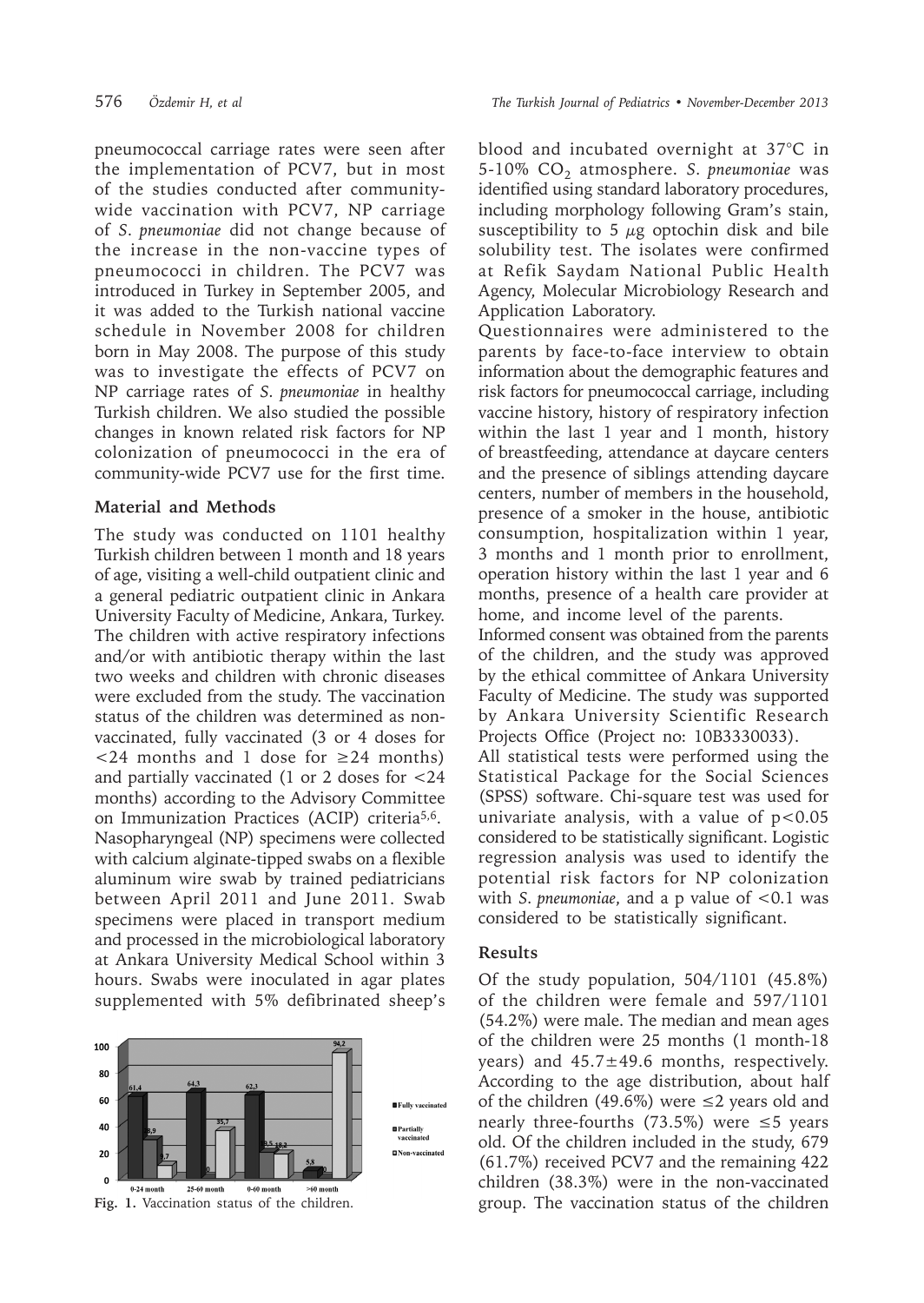| Features                                                 | $\%$        |
|----------------------------------------------------------|-------------|
| Respiratory infection within last year                   | 78.8        |
| Respiratory infection within last month                  | 46.7        |
| Antibiotic consumption within last year                  | 56.9        |
| Antibiotic consumption within last 3 months              | 34          |
| Antibiotic consumption within last month                 | 19.3        |
| Hospitalization within last year                         | 7.4         |
| Hospitalization within last 3 months                     | 2.5         |
| Hospitalization within last month                        | 1.1         |
| Operation history within last year                       | 2.5         |
| Operation history within last 6 months                   | 1.9         |
| Attendance at daycare centers                            | 6           |
| Attendance at daycare centers (participant and siblings) | 11.8        |
| History of breastfeeding                                 | 9.4         |
| Exposure to smoke at home                                | 33          |
| Presence of a health care provider at home               | 13.7        |
| Monthly income level of the parents (TL*)                |             |
| < 500                                                    | 2.9         |
| 500-1000                                                 | 34.6        |
| 1001-2000                                                | 42.2        |
| 2001-5000<br>> 5000                                      | 18.6<br>1.7 |
|                                                          |             |

**Table I.** Demographic Features of the Children

 $*1TL=0.43€$ 

**Table II.** The Relationship between NP Pneumococcal Carriage and Age of the Children

| Age groups   | S. pneumoniae (-)<br>$\%$ | S. pneumoniae $(+)$<br>$\%$ | p value |
|--------------|---------------------------|-----------------------------|---------|
| 0-24 months  | 72.5                      | 27.5                        | < 0.001 |
| 25-60 months | 79.8                      | 20.2                        |         |
| $>60$ months | 87                        | 13                          |         |
| 0-24 months  | 72.5                      | 27.5                        | < 0.001 |
| $>24$ months | 83.6                      | 16.4                        |         |
| 0-60 months  | 74.9                      | 25.1                        | < 0.001 |
| $>60$ months | 87                        | 13                          |         |

with PCV7 according to the age groups and demographic features are shown in Figure 1 and Table I, respectively.

*S. pneumoniae* was isolated in 241/1101 (21.9%) children included in the study. Increase in the percentage of pneumococcal carriage was significantly correlated with a decrease in age. The NP colonization rates of pneumococci were 27.5%, 20.2% and 13% in children aged between 0-24 months, 25-60 months and  $>60$ months, respectively (p<0.001) (Table II).

Univariate analysis of risk factors potentially

associated with NP carriage of *S. pneumoniae* indicated as significant were: attendance at daycare center (participant or siblings), respiratory infection within the last month, increased mean number of persons and children in the family, increased mean number of respiratory infections within the last year, decrease in the monthly income level of the parents, and lack of health care in the family in children aged 0-24 months (Table III). However, there were no relationship between gender; attendance at daycare center; hospitalization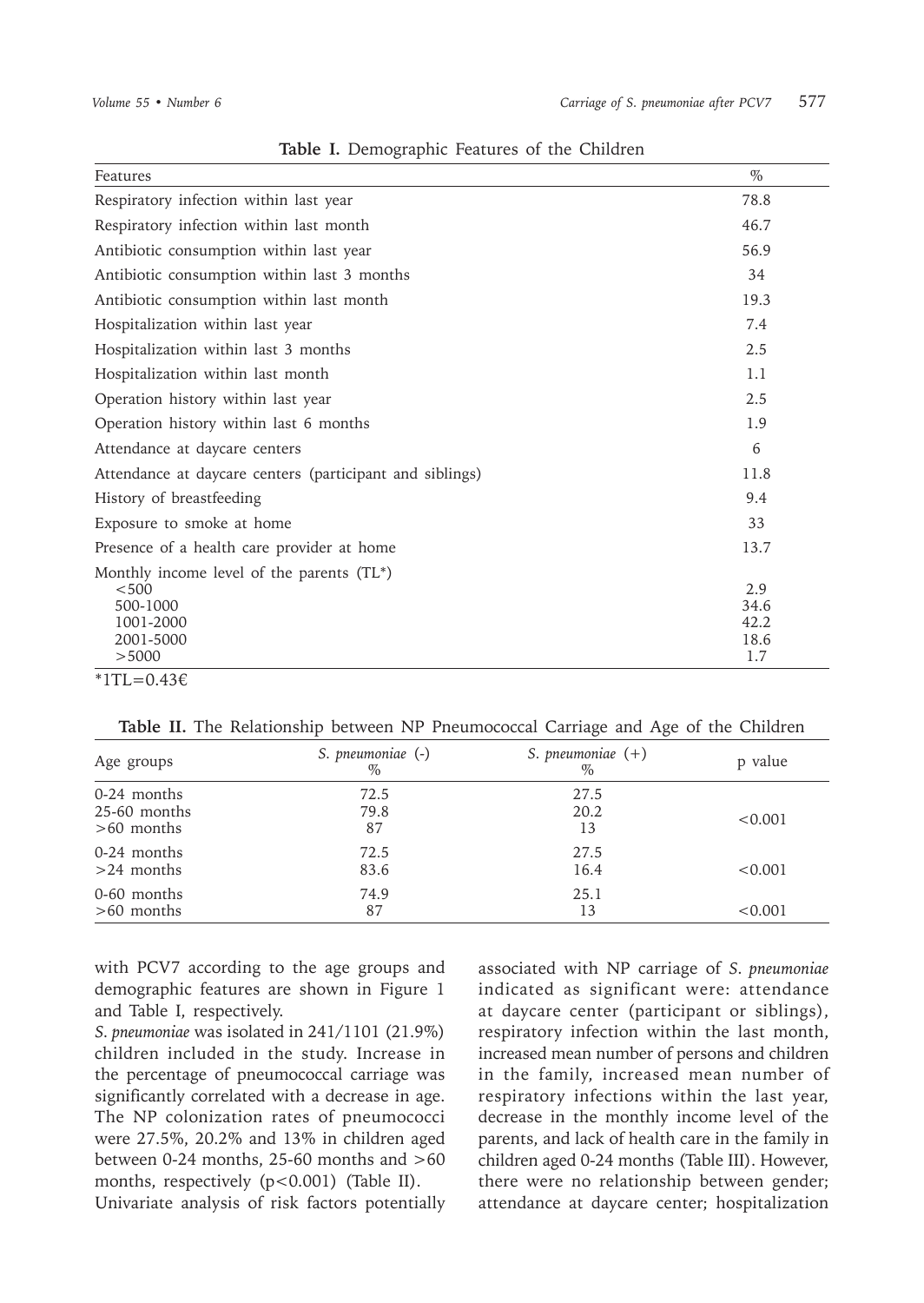| Risk factors                                                                                       | S. pneumoniae (-)<br>$\%$    | S. pneumoniae $(+)$<br>$\%$  | p value |
|----------------------------------------------------------------------------------------------------|------------------------------|------------------------------|---------|
| Attendance at DC (participant or siblings) $(+)$<br>Attendance at DC (participant or siblings) (-) | 60<br>73.8                   | 40<br>26.2                   | < 0.05  |
| Respiratory infection within last month $(+)$<br>Respiratory infection within last month (-)       | 63.5<br>78.1                 | 36.5<br>21.9                 | < 0.001 |
| Mean number of persons in family                                                                   | $3.86 \pm 1.12$              | $4.2 \pm 1.3$                | < 0.001 |
| Mean number of children in family                                                                  | $1.57 \pm 0.71$              | $1.85 \pm 0.74$              | < 0.001 |
| Mean number of respiratory infections within last year                                             | $1.48 \pm 1.72$              | $1.91 \pm 2.04$              | < 0.05  |
| Health care provider at home $(+)$<br>Health care provider at home (-)                             | 83.5<br>70                   | 16.5<br>30                   | 0.006   |
| Monthly income level of the parents (TL)<br>< 500<br>500-1000<br>1001-2000<br>2001-5000            | 43.8<br>73.7<br>68.7<br>80.3 | 56.2<br>26.3<br>31.3<br>19.7 | < 0.05  |
| > 5000                                                                                             | 72.7                         | 27.3                         |         |

**Table III.** The Risk Factors of NP Pneumococcal Carriage in Children Aged 0-24 Months

DC: Daycare center.

- duration of hospitalization - number of hospitalizations within the last year, last 3 months and last month; admission to the intensive care unit; operation history within the last 6 months and last year; antibiotic consumption within the last year, last 3 months and last month; exposure to smoke at home; vaccination status with PCV7; and the number of PCV7 dosages in these children. On the other hand, attendance at a daycare center was the only risk factor in children aged 25-60 months and >60 months (Tables IV, V).

The pneumococcal carriage rate was lower in children vaccinated with PCV7 than in nonvaccinated children aged ≤2 years, but it was not statistically significant (Table VI). Lastly, according to multivariate analysis, being <5 years of age, presence of a child attending a daycare center, recovery from a respiratory infection within the last month, low income level of the family, and presence of more children in the family were found to be the risk factors for the NP pneumococcal carriage in healthy Turkish children (Table VII). There was no relationship between the other risk factors and NP pneumococcal carriage.

### **Discussion**

*S. pneumoniae* is a bacterium that frequently colonizes the human nasopharynx. Apart from

**Table IV.** The Risk Factors of NP Pneumococcal Carriage in Children Aged 25-60 Months DC: Daycare center.

| Risk factors                                   | S. pneumoniae (-)<br>$\%$ | S. pneumoniae $(+)$<br>$\%$ | p value |
|------------------------------------------------|---------------------------|-----------------------------|---------|
| Attendance at DC $(+)$                         | 62.5                      | 37.5                        | 0.009   |
| Attendance at DC (-)                           | 72.6                      | 2.7.4                       |         |
| Attendance at DC (participant or siblings) (+) | 65.8                      | 34.2                        | <0.05   |
| Attendance at DC (participant or siblings) (-) | 82.2                      | 178                         |         |

|  | Table V. The Risk Factors of NP Pneumococcal Carriage in Children Aged >60 Months |  |  |  |  |  |  |  |
|--|-----------------------------------------------------------------------------------|--|--|--|--|--|--|--|
|--|-----------------------------------------------------------------------------------|--|--|--|--|--|--|--|

| Risk factors           | S. pneumoniae (-)<br>$\sigma_{\alpha}$ | S. pneumoniae $(+)$<br>$\%$ | p value   |
|------------------------|----------------------------------------|-----------------------------|-----------|
| Attendance at DC $(+)$ |                                        | 25                          |           |
| Attendance at DC (-)   | 88.5                                   | 11.5                        | ${<}0.05$ |
| DC. Davasas assistas   |                                        |                             |           |

DC: Daycare center.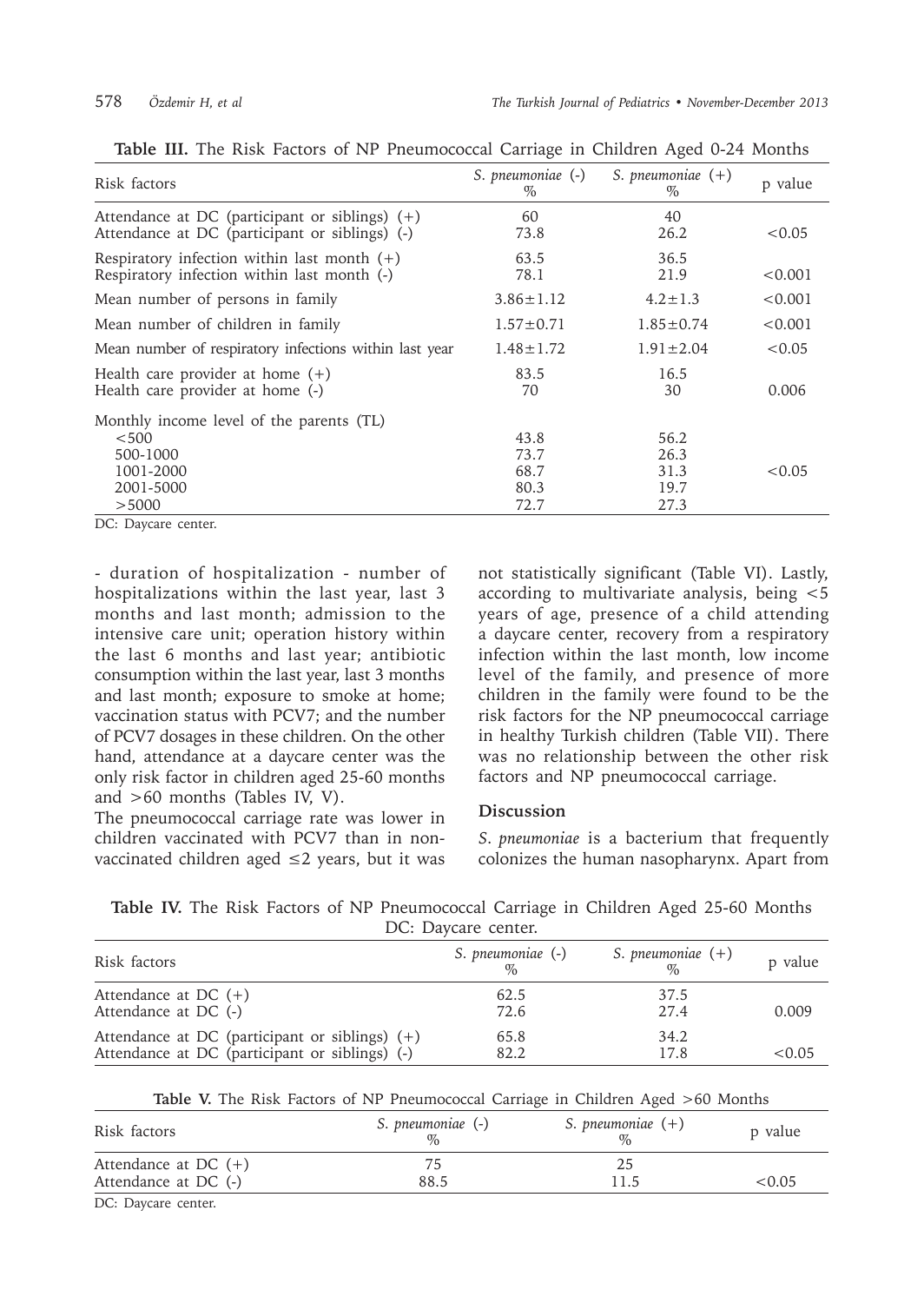| Age groups     | Vaccination<br>status with<br>PCV <sub>7</sub> | S. pneumoniae $(+)$<br>$\%$ | S. pneumoniae (-)<br>$\%$ | p value |
|----------------|------------------------------------------------|-----------------------------|---------------------------|---------|
| $0-24$ months  | Non-vaccinated                                 | 32.1                        | 67.9                      |         |
|                | Partially vaccinated                           | 25.3                        | 74.7                      | > 0.05  |
|                | Fully vaccinated                               | 27.8                        | 72.2                      |         |
| $25-60$ months | Non-vaccinated                                 | 19.1                        | 80.9                      |         |
|                | Partially vaccinated                           | $\Omega$                    | $\Omega$                  | >0.05   |
|                | Fully vaccinated                               | 20.7                        | 79.3                      |         |
| $>60$ months   | Non-vaccinated                                 | 12.7                        | 87.3                      |         |
|                | Partially vaccinated                           | 0                           | $\Omega$                  | > 0.05  |
|                | Fully vaccinated                               | 17.6                        | 82.4                      |         |

**Table VI.** Relationship between NP Pneumococcal Carriage and Vaccination with PCV7

**Table VII.** Risk Factors for Pneumococcal Carriage by Logistic Regression Analysis

| Risk factors                                      | Odd ratio | CI(95%)       | $*_{p}$ |
|---------------------------------------------------|-----------|---------------|---------|
| Age 0-24 months                                   | 3.68      | 2.42-5.59     | < 0.001 |
| Age 25-60 months                                  | 2.05      | 1.28-3.29     | 0.003   |
| A child attending daycare center in family        | 1.93      | 1.26-2.95     | 0.002   |
| Respiratory infection within last month           | 1.43      | 1.05-1.94     | 0.021   |
| Increase in the number of children in family by 1 | 1.38      | 1.13-1.68     | < 0.001 |
| Family income <200 TL                             | 3.96      | 0.88-17.83    | 0.072   |
| Family income 200-400 TL                          | 1.62      | $0.43 - 6.09$ | 0.471   |
| Family income 400-800 TL                          | 2.25      | $0.6 - 8.37$  | 0.226   |
| Family income 800-2000 TL                         | 1.11      | $0.28 - 4.27$ | 0.877   |
| CI: Confidence interval.                          |           |               |         |

\*p<0.1 is significant.

disease outcomes such as sinusitis, otitis media, and community-acquired pneumonia, which result from direct spread from the nasopharynx, the pneumococcus can invade the bloodstream and cause septicemia, meningitis, and invasive pneumonia7. In other words, all pneumococcal disease is preceded by NP colonization, and asymptomatic carriers are the main source of pneumococcal disease. These asymptomatic carriers infect other individuals by the respiratory tract. NP colonization of pneumococci starts during early infancy. Carriage rates vary according to the geographic region and population<sup>1,8</sup>. In African and Asian countries, the NP pneumococcal carriage rates are higher than in developed countries: nearly 90% in Gambia for children <14 years and in

the highlands of Papua New Guinea for children  $<$  5 years, 48% in Indonesia for children  $<$  2 years, and 62% in Pakistan among children aged <5 years. In industrialized countries, the rates are 53% for children aged <5 years in Israel, 3.5%–8.6% for Italian children aged <8 years, 43% for 2-year-old children in Finland, and 26%–38% for children aged <7 years in the eastern United States (and 50% for children aged  $\lt 5$  years in Alaska)<sup>2</sup>.

Widespread use of the conjugate vaccine has enormously reduced the incidence of pneumococcal disease in all age groups. In children, this effect is a direct result of vaccination; in nonvaccinated children and adults, it represents what is called the "herd effect," in which the protection of the entire population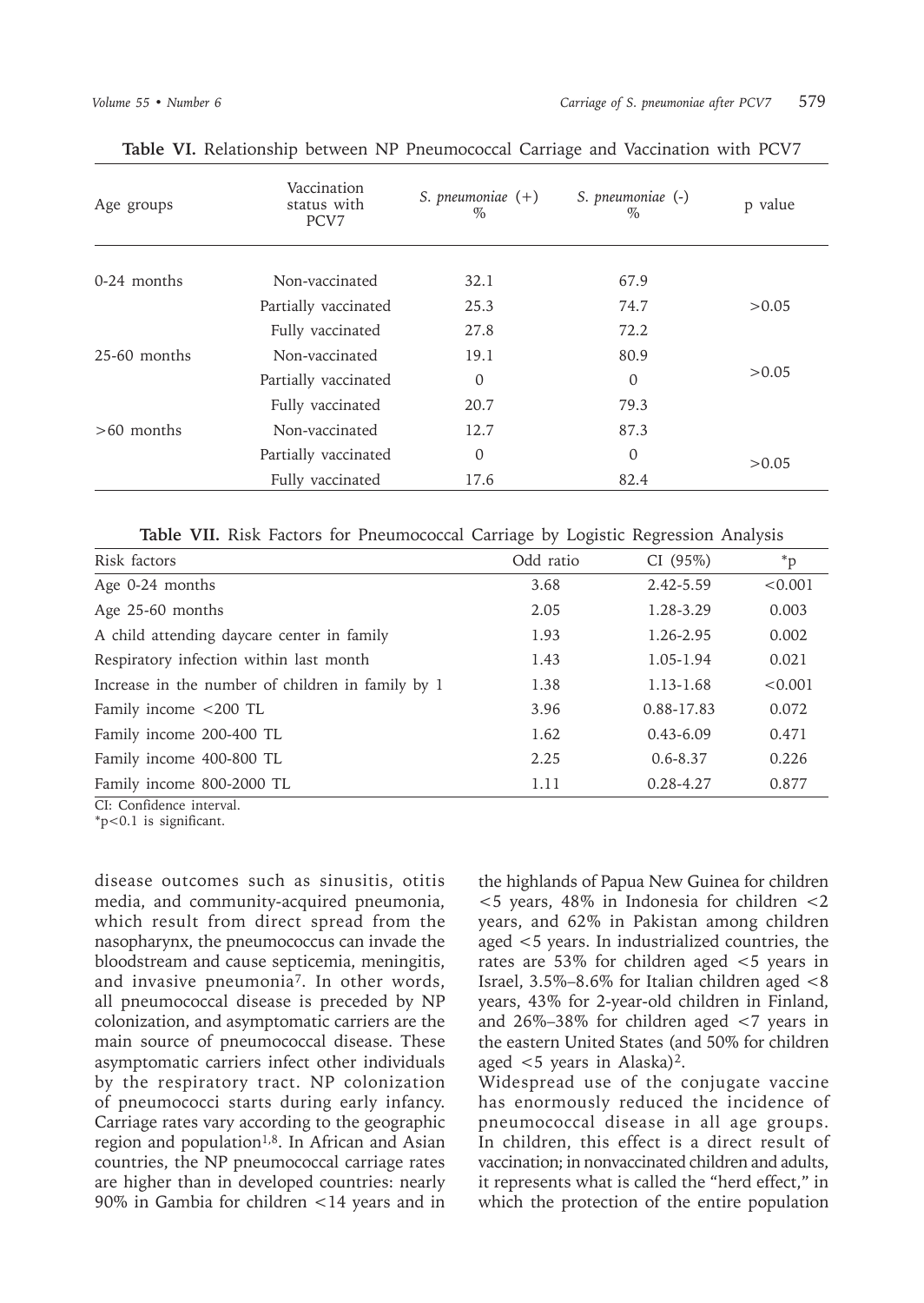|                     | Age      | Pre-vaccine era |                   |                         |      | Reference<br>no   |                         |    |
|---------------------|----------|-----------------|-------------------|-------------------------|------|-------------------|-------------------------|----|
| Country             | (month)  | Year            | No of<br>children | Carriage rate<br>$(\%)$ | Year | No of<br>children | Carriage rate<br>$(\%)$ |    |
| France*             | $3 - 39$ | 1999            | 298               | 54                      | 2008 | 343               | 45.2                    | 10 |
| Greece*             | 13-76    | 2005            | 769               | 48.1                    | 2009 | 820               | 40.7                    | 11 |
| The Netherlands     | 11       | 2005            | 319               | 67                      | 2009 | 329               | 47                      | 12 |
| The Netherlands     | 24       | 2005            | 321               | 66                      | 2009 | 330               | 49                      | 12 |
| Hong Kong*          | 24-72    | 1999            | 1978              | 19.4                    | 2009 | 2211              | 15.7                    | 13 |
| Singapore*          | 17-78    | 1997            | 395               | 25.8                    | 2007 | 418               | 14.1                    | 14 |
| US.                 | $3 - 59$ | 2000            | 450               | 38                      | 2002 | 450               | 35                      | 15 |
| US.                 | $3 - 59$ | 2000            | 450               | 38                      | 2004 | 450               | 41                      | 16 |
| <b>US</b>           | $3 - 84$ | 2000            | 678               | 27                      | 2006 | 972               | 30                      | 17 |
| Norway*             | $45**$   | 2006            | 611               | 77.7                    | 2008 | 602               | 80.2                    | 19 |
| Hungary*            | 36-72    | 2003            | 95                | 35.8                    | 2010 | 121               | 31.4                    | 20 |
| <b>UK</b>           | $0 - 48$ | 2006            | 324               | 32.1                    | 2008 | 328               | 31.1                    | 21 |
| Taiwan              | $2 - 60$ | 2005            | 1506              | 12.9                    | 2008 | 764               | 13.9                    | 22 |
| Brazil <sup>*</sup> | $4 - 72$ | 2001            | 717               | 64.9                    | 2006 | 571               | 68.7                    | 23 |
| Turkey***           | 1-216    |                 |                   |                         | 2011 | 1101              | 21.9                    |    |

|  |  | <b>Table VIII.</b> The NP Pneumococcal Carriage Rates in Other Countries in the Pre- and Post- |             |  |  |  |  |
|--|--|------------------------------------------------------------------------------------------------|-------------|--|--|--|--|
|  |  |                                                                                                | Vaccine Era |  |  |  |  |

\*Children attending day care centers, \*\*Median age, \*\*\*This study

results from reduced NP carriage of infective strains in the vaccinated population<sup>8</sup>. As stated earlier, control of NP carriage of pneumococci is the key to managing pneumococcal disease and person-to-person spread of *S. pneumoniae*. The nonconjugate pneumococcal vaccines do not have a significant effect on carriage of *S. pneumoniae* in children and adults. In contrast, the conjugate vaccines do have a significant effect on carriage. Despite variations in the nature of the conjugate vaccines, populations, and the ages at which the vaccines were administered, a significant reduction in carriage of the serotypes included in the vaccine clearly was observed in all studies. However, in most of the studies, a "replacement" phenomenon occurred: an increase in the carriage of *S. pneumoniae* serotypes not included in the vaccine was observed in conjunction with a decrease in the carriage of serotypes included in the vaccine. Although this replacement phenomenon is remarkable, its clinical significance is not clear<sup>9</sup>. In this study, we evaluated the effect of PCV7 on the NP carriage of *S. pneumoniae* in healthy Turkish children aged between 1 month and

18 years three years after the addition of PCV7 to the Turkish national vaccine schedule. Many comparative studies were carried out about NP pneumococcal carriage before and after PCV7 vaccination in certain periods in the US and in European, South American and Far Eastern countries. However, in Turkey and in other developing countries, there is only information about the prevaccination period because of the lack of PCV7 inclusion in national immunization programs.

Significant declines were obtained in the pneumococcal carriage rates in children attending daycare centers after introduction of PCV7 in France (age group 3-39 months) and Greece (age group 13-76 months) as 54% to 45.2% and 48.1% to 40.7%, respectively<sup>10,11</sup>. Furthermore, these declines were seen in Dutch children aged 11 months (67% to 47%) and 24 months  $(66\% \text{ to } 49\%)$ <sup>12</sup>. In Asian countries, Hong Kong and Singapore, where vaccination with PCV7 is done, the NP pneumococcal carriage in children aged 2-6 years was also significantly decreased (19.4% vs. 15.7% and 25.8% vs. 14.1%, respectively) (Table VIII)<sup>13, 14</sup>.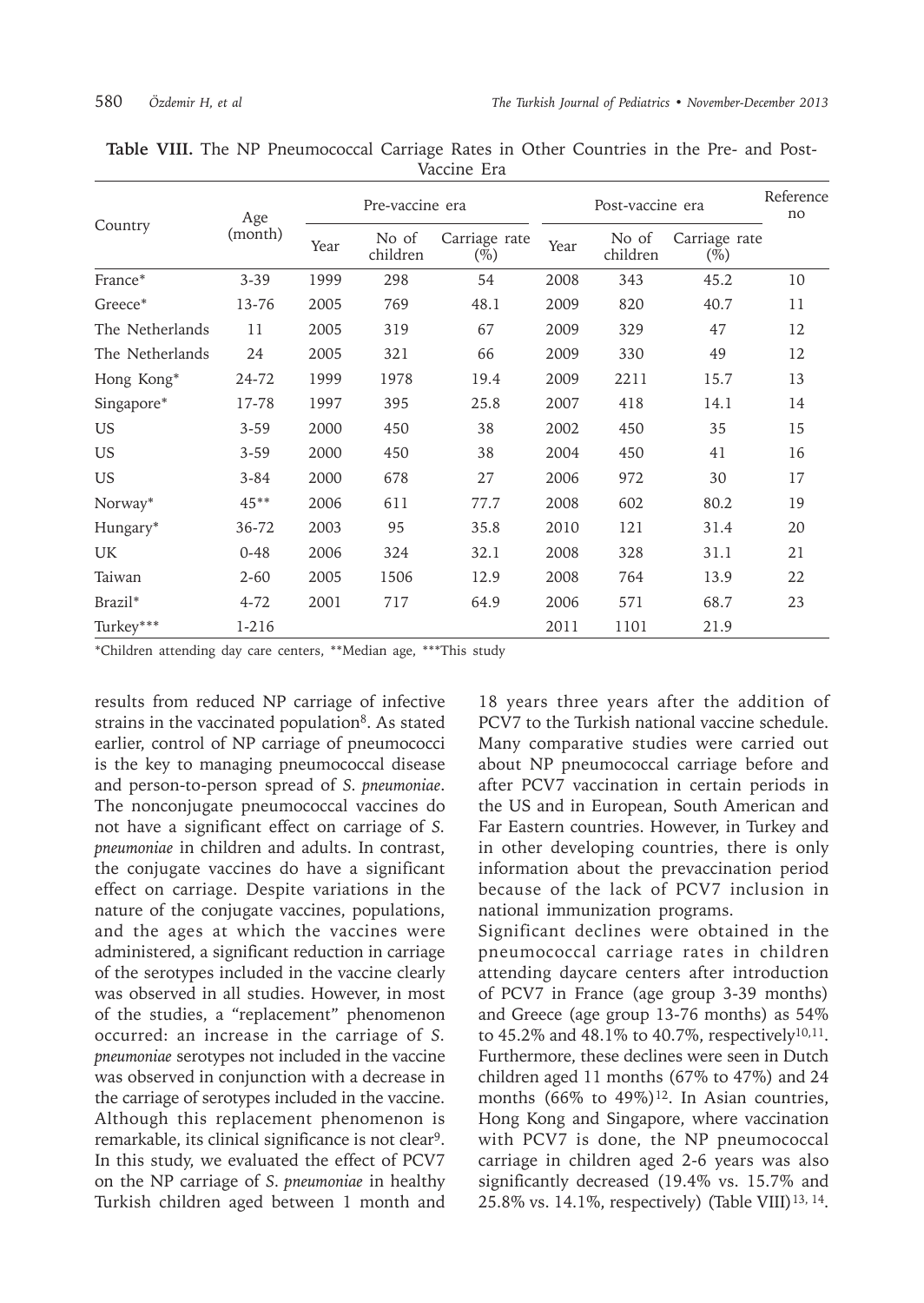In the US, the pneumococcal carriage was stable during 2000, 2001 and 2002, as PCV7 was being introduced into the routine immunization schedule. The carriage rate decreased from 38% to 35% in children aged 3-59 months, but the result was not statistically significant<sup>15</sup>. Park et al.16 and Huang et al.17 in the US and Kellner et al.18 in Canada also found no statistically significant effect of PCV7 on the NP carriage of *S. pneumoniae* in healthy children aged <7 years. In European countries, the frequency of carriage was as high as nearly 80% in Norway (in children attending daycare centers with a median age of 45 months), but it was about 30% in the United Kingdom (UK) (in children aged <4 years) and Hungary (in children attending daycare centers aged 3-6 years), and these rates were not significantly influenced by PCV719-21. The NP pneumococcal carriage rate did not change in Taiwan despite the widespread use of PCV7 for four years (Table VIII)<sup>22</sup>.

In studies from Brazil, Sa-Leao et al.<sup>23</sup> and Rodrigues and colleagues<sup>24</sup> determined that NP pneumococcal carriage frequency was quite high in children attending daycare centers and increased from 64.9% to 68.7% five years after introduction of PCV7 (Table VIII).

In our country, various studies have been conducted about NP pneumococcal carriage before the introduction of PCV7 into our national vaccine schedule. The NP carriage rates ranged between 8.5% and 37.2%, and all of the children included in those studies were aged under  $13$  years<sup>3,25-33</sup>. Three of these studies were conducted in Ankara, and the NP carriage rates were found as 23.9% (year: 1997, age range: 0-11 years), 30% (year: 1997, age range: 0-12 years) and 22.5% (year: 2004, age range: 0-2 years)25,26,29. The second of these Ankara studies was conducted in our clinic<sup>26</sup>. In our study, we found that the carriage rate was 21.9% in children aged 1 month - 18 years, and nearly half of the children were under 5 years old. The carriage rates were 27.5% and 25.1% for children aged 0-24 months and 0-60 months, respectively. As shown in these previous studies, the NP carriage of *S. pneumoniae* was not significantly influenced by PCV7. Because, as with many other microorganisms, *S. pneumoniae* finds its ecologic niche in colonizing the nasopharynx. In most of the NP carriage studies, no remarkable decrease was seen for NP pneumococcal

carriage because of the increase in the carriage of *S. pneumoniae* serotypes not included in the vaccine15-17,23. Thus, in our study, the absence of the expected decrease in NP pneumococcal carriage may be associated with a possible increase in carriage of the non-vaccine serotypes of pneumococci.

Several risk factors, such as age <5 years, attendance at daycare centers, frequent occurrence of viral respiratory tract infections, living in a crowded household, lower socioeconomic status, use of antibiotics, and exposure to tobacco smoke, which favor the NP carriage of *S. pneumoniae*, have been implicated in the literature3,17,18,24. In this study, we found that being <5 years old, presence of a child attending daycare centers, recovery from respiratory infection within the last month, low income level of the family, and presence of more children in the family were the risk factors for the NP pneumococcal carriage in healthy Turkish children. Eventually, PCV7 did not change these risk factors, as observed in the results of other studies conducted after the widespread use of PCV7 in Turkey and other countries3,15-18,22,24,25,28-30,34-37.

In conclusion, this study is the first research about NP carriage of *S. pneumonia* in healthy children aged 1 month - 18 years after the community-wide PCV7 vaccination in Turkey. The carriage rate of NP pneumococci in healthy children was not influenced by community-wide PCV7 vaccination, because the carriage rate was similar to the rates reported in previous studies in our country, as in most of the other countries. The risk factors for NP pneumococcal colonization remained unchanged despite the community-wide PCV7 vaccination.

### **REFERENCES**

- 1. Peter G, Klein JO. *Streptococcus pneumoniae.* In: Long SS, Pickering LK, Prober CG (eds). Principles and Practice of Pediatric Infectious Diseases. New York: Churchill Livingstone Elsevier; 2008: 725-733.
- 2. Hill PC, Akisanya A, Sankareh K, et al. Nasopharyngeal carriage of *Streptococcus pneumoniae* in Gambian villagers. Clin Infect Dis 2006; 43: 673-679.
- 3. Ercan TE, Severge B, Topkaya A, Ercan RG, Altınkaya N. Effect of the pneumococcal conjugate vaccine on pneumococcal carriage in Turkish children. Pediatr Int 2011; 53: 224-230.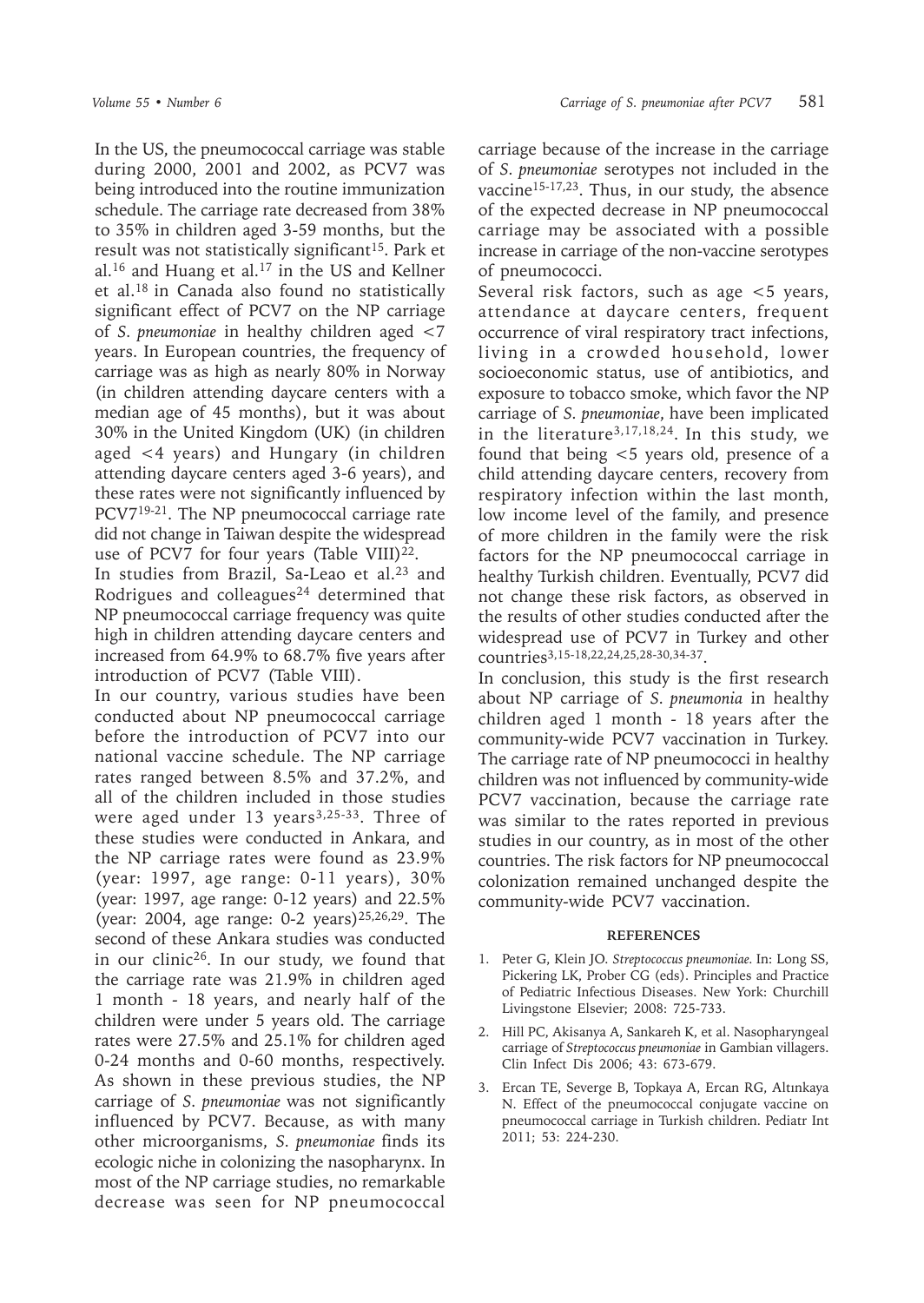- 4. Kim KH, Hong JY, Lee H, et al. Nasopharyngeal pneumococcal carriage of children attending day care centers in Korea: comparison between children immunized with 7-valent pneumococcal conjugate vaccine and non-immunized. J Korean Med Sci 2011; 26: 184-190.
- 5. Advisory Committee on Immunization Practices. Preventing pneumococcal disease among infants and young children. Recommendations of the Advisory Committee on Immunization Practices (ACIP). MMWR Recomm Rep 2000; 49: 1-35.
- 6. Centers for Disease Control and Prevention (CDC); Advisory Committee on Immunization Practices. Updated recommendation from the Advisory Committee on Immunization Practices (ACIP) for use of 7-valent pneumococcal conjugate vaccine (PCV7) in children aged 24-59 months who are not completely vaccinated. MMWR Recomm Rep 2008; 57: 343-344.
- 7. Flasche S, Van Hoek AJ, Sheasby E, et al. Effect of pneumococcal conjugate vaccination on serotypespecific carriage and invasive disease in England: a cross-sectional study. PLoS Med 2011; 8: e1001017.
- 8. Musher DM. *Streptococcus pneumoniae.* In: Mandell GL, Bennett JE, Dolin R (eds). Mandell, Douglas, and Bennett's Principles and Practice of Infectious Diseases. Philadelphia: Churchill Livingstone Elsevier; 2010: 2623-2642.
- 9. Dagan R, Greenberg D, Jacobs MR, et al. Pneumococcal infections. In: Feigin RD, Cherry J, Demmler-Harrison GJ, Kaplan SL (eds). Feigin and Cherry's Textbook of Pediatric Infectious Diseases. Philadelphia: Saunders Elsevier; 2009. Available at http://www.expertconsult. com.
- 10. Dunais B, Bruno-Bazureault P, Carsenti-Dellamonica H, Touboul P, Pradier C. A decade-long surveillance of nasopharyngeal colonisation with *Streptococcus pneumoniae* among children attending day-care centres in south-eastern France: 1999–2008. Eur J Clin Microbiol Infect Dis 2011; 30: 837-843.
- 11. Grivea IN, Tsantouli AG, Michoula AN, Syrogiannopoulos GA. Dynamics of *Streptococcus pneumoniae* nasopharyngeal carriage with high heptavalent pneumococcal conjugate vaccine coverage in Central Greece. Vaccine 2011; 29: 8882-8887.
- 12. Spijkerman J, van Gils EJ, Veenhoven RH, et al. Carriage of *Streptococcus pneumoniae.* 3 years after start of vaccination program, the Netherlands. Emerg Infect Dis 2011; 17: 584-591.
- 13. Ho PL, Chiu SS, Chan MY, Ang I, Chow KH, Lau YL. Changes in nasopharyngeal carriage and serotype distribution of antibiotic-resistant *Streptococcus pneumoniae* before and after the introduction of 7-valent pneumococcal conjugate vaccine in Hong Kong. Diagn Microbiol Infect Dis 2011; 71: 327-334.
- 14. Vasoo S, Singh K, Hsu LY, et al. Increasing antibiotic resistance in *Streptococcus pneumoniae* colonizing children attending day-care centres in Singapore. Respirology 2011; 16: 1241-1248.
- 15. Moore MR, Hyde TB, Hennessy TW, et al. Impact of a conjugate vaccine on community-wide carriage of nonsusceptible *Streptococcus pneumoniae* in Alaska. J Infect Dis 2004; 190: 2031-2038.

582 *Özdemir H, et al The Turkish Journal of Pediatrics • November-December 2013*

- 16. Park SY, Moore MR, Bruden DL, et al. Impact of conjugate vaccine on transmission of antimicrobialresistant *Streptococcus pneumoniae* among Alaskan children. Pediatr Infect Dis J 2008; 27: 335-340.
- 17. Huang SS, Hinrichsen VL, Stevenson AE, et al. Continued iımpact of pneumococcal conjugate vaccine on carriage in young children. Pediatrics 2009; 124: e1-11.
- 18. Kellner JD, Scheifele D, Vanderkooi OG, Macdonald J, Church DL, Tyrrell GJ. Effects of routine infant vaccination with the 7-valent pneumococcal conjugate vaccine on nasopharyngeal colonization with *Streptococcus pneumoniae* in children in Calgary, Canada. Pediatr Infect Dis J 2008; 27: 526-532.
- 19. Vestrheim DF, Hoiby EA, Aaberge IS, Caugant DA. Impact of a pneumococcal conjugate vaccination program on carriage among children in Norway. Clin Vaccine Immunol 2010; 17: 325-334.
- 20. Tothpal A, Ordas A, Hajdu E, et al. A marked shift in the pneumococci isolated from healthy children in Szeged, Hungary, over a 6-year period. Acta Microbiol Immunol Hung 2011; 58: 239-246.
- 21. Tocheva AS, Jefferies JM, Rubery H, et al. Declining serotype coverage of new pneumococcal conjugate vaccines relating to the carriage of *Streptococcus pneumoniae* in young children. Vaccine 2011; 29: 4400- 4404.
- 22. Kuo CY, Hwangd KP, Hsieha YC, et al. Nasopharyngeal carriage of *Streptococcus pneumoniae* in Taiwan before and after the introduction of a conjugate vaccine. Vaccine 2011; 29: 5171-5177.
- 23. Sa-Leao R, Nunes S, Brito-Avo A, et al. Changes in pneumococcal serotypes and antibiotypes carried by vaccinated and unvaccinated day-care centre attendees in Portugal, a country with widespread use of the seven-valent pneumococcal conjugate vaccine. Clin Microbiol Infect 2009; 15: 1002-1007.
- 24. Rodrigues F, Nunes S, Sa-Leao R, Gonçalves G, Lemos L, de Lencastre H. *Streptococcus pneumoniae* nasopharyngeal carriage in children attending day-care centers in the central region of Portugal, in the era of 7-valent pneumococcal conjugate vaccine. Microb Drug Resist 2009; 15: 269-277.
- 25. Sener B, Arikan S, Ergin MA, Günalp A. Rate of carriage, serotype distribution and penicillin resistance of *Streptococcus pneumoniae* in healthy children. Zentralbl Bakteriol 1998; 288: 421-428.
- 26. Ciftçi E, Dogru U, Aysev D, Ince E, Güriz H. Nasopharyngeal colonization with penicillin-resistant *Streptococcus pneumoniae* in Turkish children. Pediatr Int 2000; 42: 552-556.
- 27. Bakir M, Yagci A, Akbenlioglu C, Ilki A, Ulger N, Soyletir G. Epidemiology of *Streptococcus pneumoniae* pharyngeal carriage among healthy Turkish infants and children. Eur J Pediatr 2002; 161: 165-166.
- 28. Bayraktar MR, Durmaz B, Kalcioglu MT, Durmaz R, Cizmeci Z, Aktas E. Nasopharyngeal carriage, antimicrobial susceptibility, serotype distribution and clonal relatedness of *Streptococcus pneumoniae* isolates in healthy children in Malatya, Turkey. Int J Antimicrob Agents 2005; 26: 241-246.